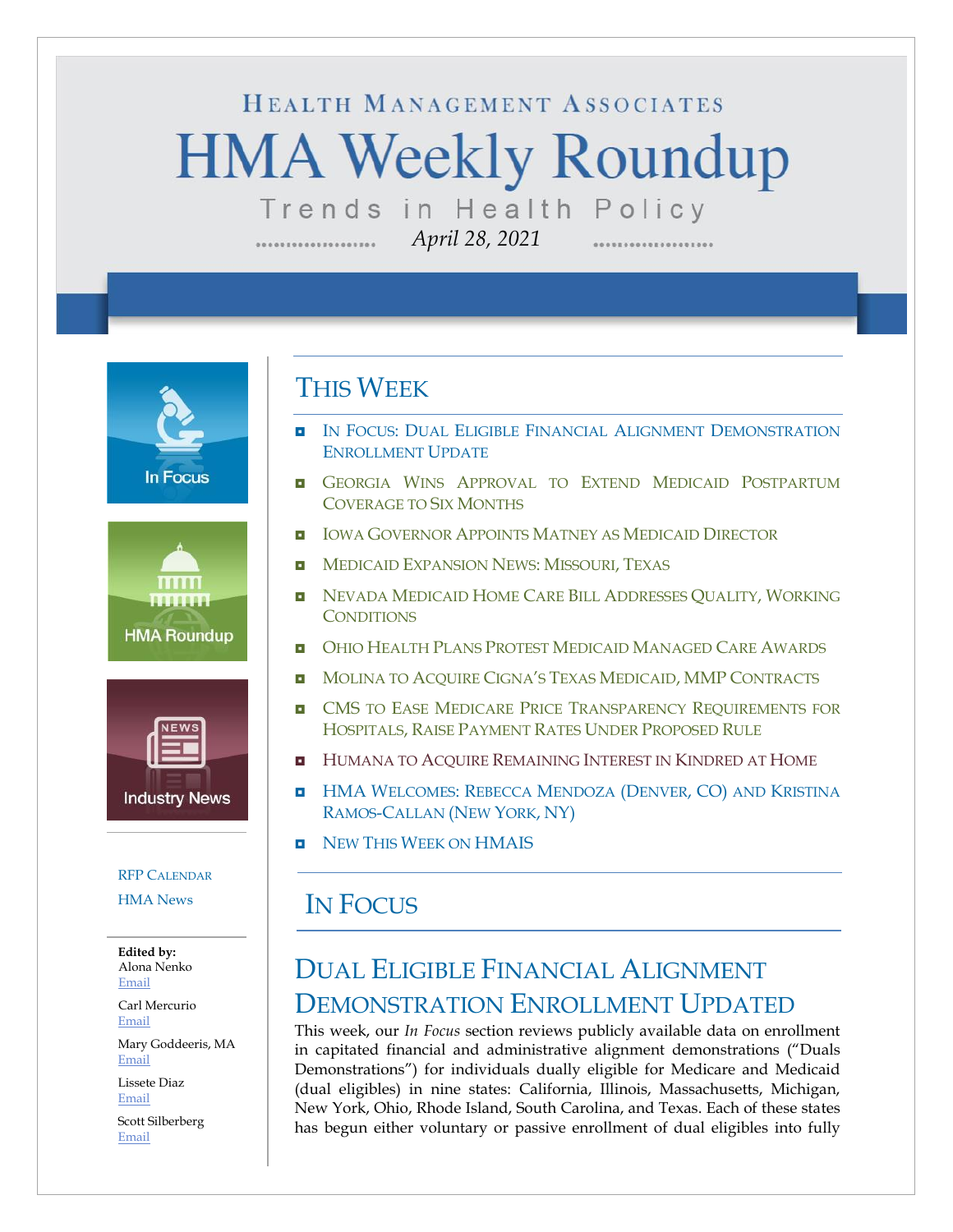integrated plans providing both Medicaid and Medicare benefits ("Medicare-Medicaid Plans," or "MMPs") under three-way contracts between the state, the Centers for Medicare & Medicaid Services (CMS), and the MMP. As of February 2021, approximately 392,000 dual eligibles were enrolled in an MMP. Enrollment rose 5.7 percent from February of the previous year.

#### Note on Enrollment Data

Six of the nine states (California, Illinois, Michigan, New York, Ohio, and South Carolina) report monthly on enrollment in their MMPs, although there is occasionally a lag in the published data. The other states publish intermittent enrollment reports.

MMP enrollment is also provided in the CMS Medicare Advantage monthly enrollment reports, which are published around the middle of each month. In the table below, we provide the most current state-reported data, with CMS data supplementing where needed. Historically, we have seen minor inconsistencies between state-reported data and the CMS enrollment report, likely due to discrepancies in the timing of reports. For Ohio, CMS data was used over the self-reported state data.

#### Dual Demonstration Enrollment Overview

As of February 2021, approximately 392,000 dual eligibles were enrolled in an MMP across the nine states below. Since February 2020, enrollment in Dual Demonstrations across all states was up 21,241, a 5.7 percent year-over-year increase.

|                                                                                                      | Dual Eligible Financial Alignment Demonstration Enrollment by State<br>September 2020 to February 2021 |          |         |               |         |          |          |
|------------------------------------------------------------------------------------------------------|--------------------------------------------------------------------------------------------------------|----------|---------|---------------|---------|----------|----------|
| <b>State</b>                                                                                         |                                                                                                        | $Sep-20$ | Oct-20  | <b>Nov-20</b> | Dec-20  | $Jan-21$ | $Feb-21$ |
| California                                                                                           |                                                                                                        | 111,788  | 112,850 | 113,812       | 115,101 | 113,107  | 113,032  |
| <b>Illinois</b>                                                                                      |                                                                                                        | 58,349   | 59,758  | 60,217        | 62,779  | 60,002   | 61,543   |
| Massachusetts                                                                                        |                                                                                                        | 28,178   | 30,054  | 29,873        | 29,756  | 31,348   | 31,166   |
| Michigan                                                                                             |                                                                                                        | 39,055   | 39,269  | 39,889        | 39,799  | 39,250   | 39,374   |
| New York - IDD                                                                                       |                                                                                                        | 1,732    | 1,750   | 1,754         | 1,757   | 1,746    | 1,748    |
| Ohio                                                                                                 |                                                                                                        | 83,054   | 83,058  | 82,752        | 81,902  | 77,927   | 76,638   |
| Rhode Island                                                                                         |                                                                                                        | 12,864   | 12,839  | 12,834        | 12,785  | 12,701   | 12,633   |
| South Carolina                                                                                       |                                                                                                        | 15,764   | 15,785  | 15,898        | 16,004  | 16,389   | 16,115   |
| Texas                                                                                                |                                                                                                        | 38,609   | 38,022  | 37,889        | 37,826  | 41,482   | 40,226   |
| <b>Total Duals Demo Enrollment</b><br>389.393<br>393.385<br>394.918<br>393.952<br>392.475<br>397.709 |                                                                                                        |          |         |               |         |          |          |

*Source: State-Reported Enrollment Data; CMS Medicare Advantage Enrollment Data*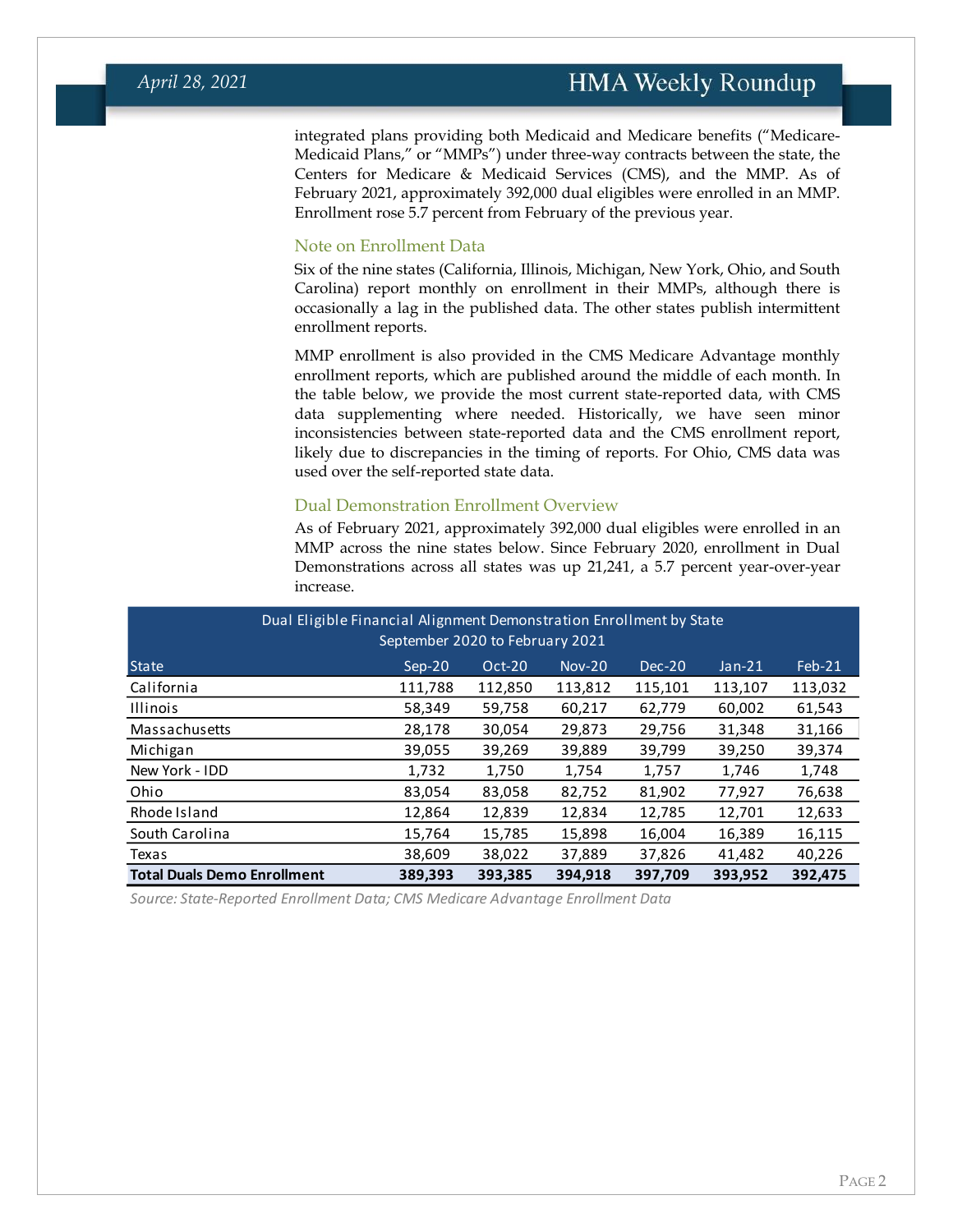So far, enrollment in these nine states represents 35.4 percent of the potential enrollment of more than 1.1 million dual eligibles across all nine capitated demonstrations. Participation rates range from a low of about 9 percent in New York's IDD program to 54.4 percent in Ohio.

| Dual Eligible Financial Alignment Demonstration Enrollment Timing; Current and Potential Enrollment<br>As of February 2021 |                                  |                                                |                              |                                |                                |  |
|----------------------------------------------------------------------------------------------------------------------------|----------------------------------|------------------------------------------------|------------------------------|--------------------------------|--------------------------------|--|
|                                                                                                                            | Opt-In<br><b>Enrollment Date</b> | <b>First Passive</b><br><b>Enrollment Date</b> | Current<br><b>Enrollment</b> | Potential<br><b>Enrollment</b> | % Enrolled<br>(Full Potential) |  |
| California                                                                                                                 | 4/1/2014                         | 5/1/2014                                       | 113,032                      | 350,000                        | 32.3%                          |  |
| <b>Illinois</b>                                                                                                            | 4/1/2014                         | 6/1/2014                                       | 61,543                       | 136,000                        | 45.3%                          |  |
| Massachusetts                                                                                                              | 10/1/2013                        | 1/1/2014                                       | 31,166                       | 111,000                        | 28.1%                          |  |
| Michigan                                                                                                                   | 3/1/2015                         | 5/1/2015                                       | 39,374                       | 100,000                        | 39.4%                          |  |
| New York - IDD                                                                                                             | 4/1/2016                         | No Passive                                     | 1,748                        | 20,000                         | 8.7%                           |  |
| Ohio                                                                                                                       | 5/1/2014                         | 1/1/2015                                       | 76,638                       | 140,800                        | 54.4%                          |  |
| Rhode Island                                                                                                               | 7/1/2016                         | 10/1/2016                                      | 12,633                       | 25,400                         | 49.7%                          |  |
| South Carolina                                                                                                             | 2/1/2015                         | 4/1/2016                                       | 16,115                       | 56,600                         | 28.5%                          |  |
| Texas                                                                                                                      | 3/1/2015                         | 4/1/2015                                       | 40,226                       | 168,000                        | 23.9%                          |  |
| <b>Total (All States)</b>                                                                                                  |                                  |                                                | 392,475                      | 1,107,800                      | 35.4%                          |  |

*Source: State-Reported Enrollment Data; CMS Medicare Advantage Enrollment Data*

#### Dual Demonstration Enrollment by Health Plan

As of February 2021, half (50 percent) of all dual eligibles in the demonstrations are enrolled in a publicly traded MMP. In February 2020, publicly traded plans represented 51 percent of all duals. Molina and Centene are the largest in terms of enrollment with approximately 59,000 demonstration enrollees in each state.

| Dual Eligible Financial Alignment Demonstration Enrollment by Publicly Traded Health Plans<br>September 2020 to February 2021 |          |          |               |        |          |          |
|-------------------------------------------------------------------------------------------------------------------------------|----------|----------|---------------|--------|----------|----------|
| Health Plan                                                                                                                   | $Sep-20$ | $Oct-20$ | <b>Nov-20</b> | Dec-20 | $Jan-21$ | $Feb-21$ |
| Molina                                                                                                                        | 58,506   | 58,576   | 58,742        | 60,689 | 59,603   | 59,319   |
| Centene                                                                                                                       | 60,064   | 60,155   | 60,178        | 60,206 | 60,043   | 58,955   |
| CVS/Aetna                                                                                                                     | 32,626   | 33,127   | 33,329        | 33,263 | 31,974   | 32,486   |
| United                                                                                                                        | 19,379   | 19,228   | 19,102        | 18,919 | 18,772   | 18,143   |
| Anthem                                                                                                                        | 16,142   | 15,985   | 15,938        | 15,934 | 16,575   | 16,224   |
| Humana                                                                                                                        | 8,624    | 9,019    | 9,154         | 9,295  | 8,773    | 9,425    |
| Cigna/HealthSpring                                                                                                            | 2,012    | 1,978    | 1,965         | 1,944  | 2,077    | 2,023    |
| <b>Total - Publicly Traded Plans</b><br>200,250<br>197,353<br>198,068<br>198,408<br>197,817<br>196,575                        |          |          |               |        |          |          |

*Source: State-Reported Enrollment Data; CMS Medicare Advantage Enrollment Data*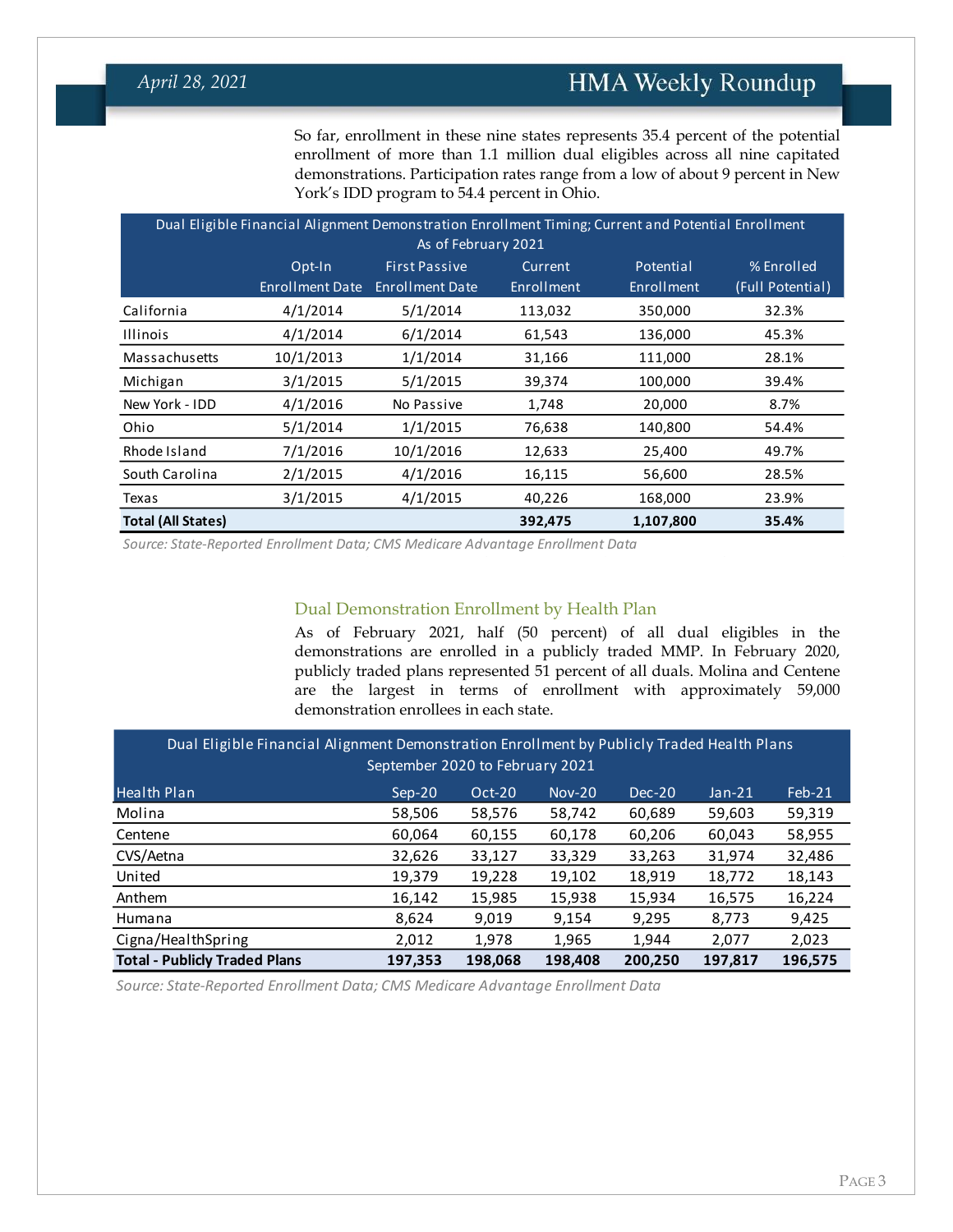Among non-publicly traded health plans, Inland Empire in California is the largest, with about 30,000 members, making it the fourth largest MMP nationwide. Commonwealth Care Alliance (Massachusetts), Blue Cross Blue Shield of Illinois (Illinois), CareSource (Ohio), LA Care (California), CalOptima (California), Neighborhood Health Plan (Massachusetts, Rhode Island), and AmeriHealth Caritas (Michigan, South Carolina) all have more than 10,000 enrolled members as of February 2021. Enrollment by non-publicly traded health plans for the past six months is detailed below.

| Dual Eligible Financial Alignment Demonstration Enrollment by Local/Other Plans |         |         |          |         |          |         |
|---------------------------------------------------------------------------------|---------|---------|----------|---------|----------|---------|
| September 2020 to February 2021                                                 |         |         |          |         |          |         |
| <b>Health Plan</b>                                                              | Sep-20  | Oct-20  | $Nov-20$ | Dec-20  | $Jan-21$ | Feb-21  |
| Inland Empire (CA)                                                              | 29,291  | 29,679  | 29,911   | 30,205  | 29,833   | 29,945  |
| Commonwealth Care Alliance (MA)                                                 | 24,985  | 26,672  | 26,533   | 26,475  | 28,117   | 27,940  |
| BCBS of Illinois (HCSC) (IL)                                                    | 19,432  | 19,673  | 19,807   | 19,993  | 19,687   | 19,873  |
| CareSource (OH)                                                                 | 19,753  | 19,776  | 19,731   | 19,617  | 19,056   | 18,756  |
| LA Care (CA)                                                                    | 17,458  | 17,817  | 18,166   | 18,574  | 18,155   | 18,179  |
| CalOptima (CA)                                                                  | 14,643  | 14,715  | 14,893   | 14,998  | 14,711   | 14,722  |
| Neighborhood Health Plan (RI, MA)                                               | 12,948  | 12,922  | 12,918   | 12,869  | 12,784   | 12,735  |
| AmeriHealth Caritas (MI, SC)                                                    | 10,414  | 10,419  | 10,507   | 10,535  | 10,075   | 10,040  |
| Santa Clara Family Health Plan (CA)                                             | 9,173   | 9,354   | 9,505    | 9,702   | 9,663    | 9,685   |
| Health Plan of San Mateo (CA)                                                   | 8,675   | 8,684   | 8,695    | 8,673   | 8,658    | 8,659   |
| Community Health Group (CA)                                                     | 6,624   | 6,741   | 6,812    | 6,876   | 6,799    | 6,768   |
| Care 1st/Blue Shield of California                                              | 5,074   | 5,105   | 5,156    | 5,253   | 5,114    | 5,094   |
| Promise Health Plan (CA)                                                        |         |         |          |         |          |         |
| HAP Midwest Health Plan (MI)                                                    | 4,553   | 4,524   | 4,645    | 4,556   | 4,393    | 4,410   |
| Upper Peninsula Health Plan (MI)                                                | 4,176   | 4,187   | 4,221    | 4,179   | 4,196    | 4,222   |
| Tufts (MA)                                                                      | 3,109   | 3,299   | 3,256    | 3,197   | 3,148    | 3,124   |
| Partners Health Plan - IDD (NY)                                                 | 1,732   | 1,750   | 1,754    | 1,757   | 1,746    | 1,748   |
| <b>Total - Local/Other Plans</b>                                                | 192,040 | 195,317 | 196,510  | 197,459 | 196,135  | 195,900 |

*Source: State-Reported Enrollment Data; CMS Medicare Advantage Enrollment Data*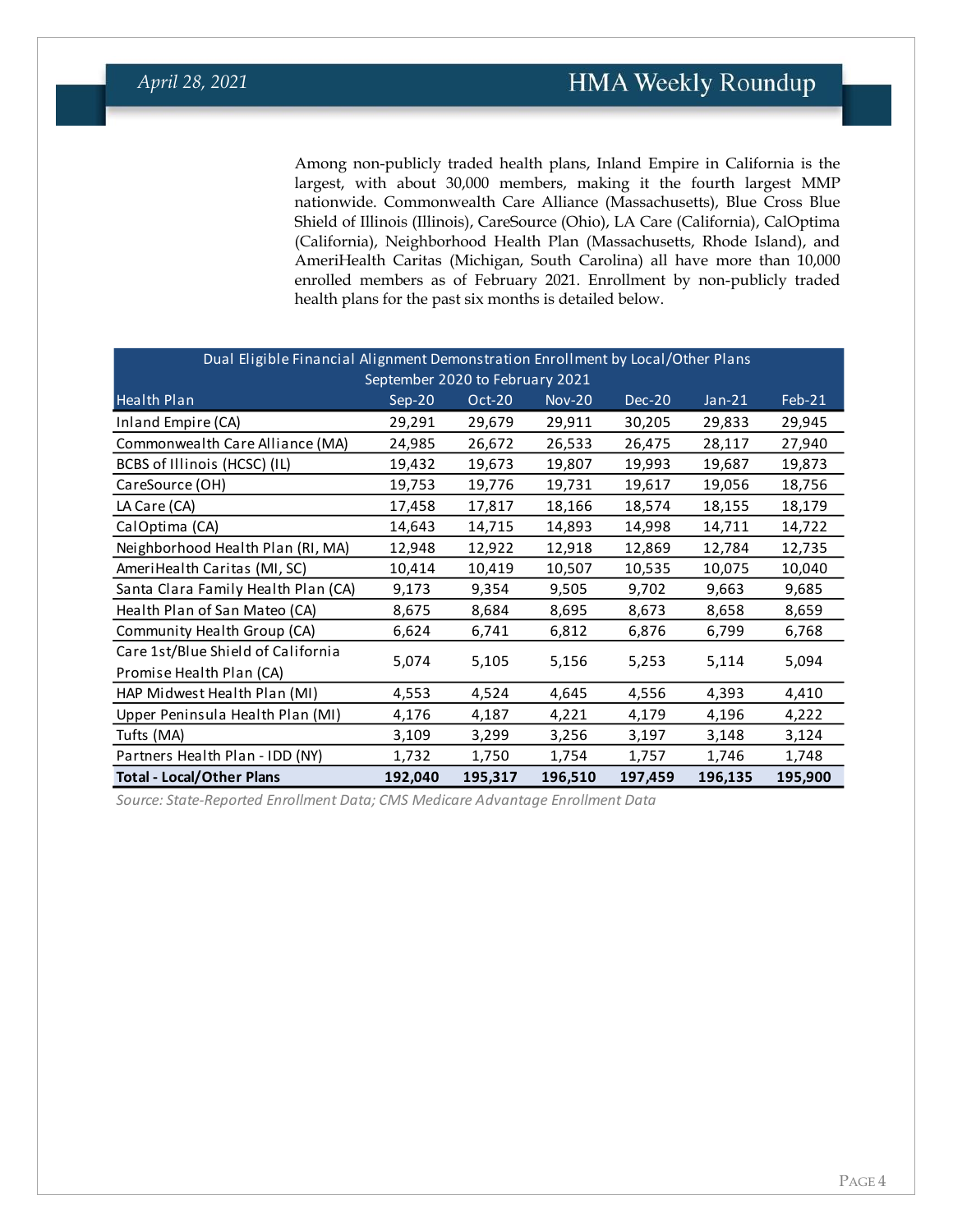

### <span id="page-4-0"></span>*Georgia*

**Georgia Wins Approval to Extend Medicaid Postpartum Coverage to Six Months.** *Now Habersham* reported on April 21, 2021, that Georgia received federal approval to extend Medicaid postpartum coverage from 60 days to six months. The state hopes the change will help reduce maternal mortality rates. [Read More](https://nowhabersham.com/feds-approve-georgias-plant-to-extend-medicaid-benefits-for-new-mothers/)

#### <span id="page-4-1"></span>*Iowa*

**Governor Appoints Elizabeth Matney as Medicaid Director.**  *Kelo.com* reported on April 25, 2021, that Iowa Governor Kim Reynolds has appointed Elizabeth Matney as Medicaid director, effective June 1. Matney is currently Reynolds' health policy adviser. She replaces Mike Randol, who left as Medicaid director last August. [Read More](https://kelo.com/2021/04/25/iowa-gets-new-medicaid-director/)

#### *Kansas*

**Kansas Employers Could See Savings Under Medicaid Expansion, Report Says.** *KSNT* reported on April 21, 2021, that private sector employers in Kansas could save up to \$80.6 million annually if the state implements Medicaid expansion, according to a [report](https://www.ksnt.com/wp-content/uploads/sites/86/2021/04/MedicaidExpMainStreet-1.pdf) released by the Kansas Health Institute (KHI). The figure is based in part on February KHI [projections](https://www.khi.org/policy/article/21-08) that Medicaid expansion would enroll about 88,000 adults, including 29,000 who would have switched from another form of health coverage such as employer-sponsored insurance. [Read More](https://www.ksnt.com/capitol-bureau/kansas-sees-new-push-after-report-shows-medicaid-expansion-saves-state-businesses-money/)

### *Maine*

**House Committee Considers Extending Preventive Dental Benefits to Medicaid Adults.** *The Portland Press Herald* reported on April 26, 2021, that the Maine legislature's Health and Human Services Committee held a public hearing on a proposal to extend preventive dental coverage to Medicaid adults. The bipartisan proposal, which would cover about 70,000 individuals, is sponsored by Democratic House Speaker Ryan Fecteau (D-Biddeford). A separate bill sponsored by Representative Heather Sanborn (D-Portland) would require private dental insurance to spend 80 cents of every dollar in premiums paid by customers on dental care. [Read More](https://www.pressherald.com/2021/04/26/maine-lawmakers-take-up-new-effort-to-expand-adult-dental-care-under-medicaid/)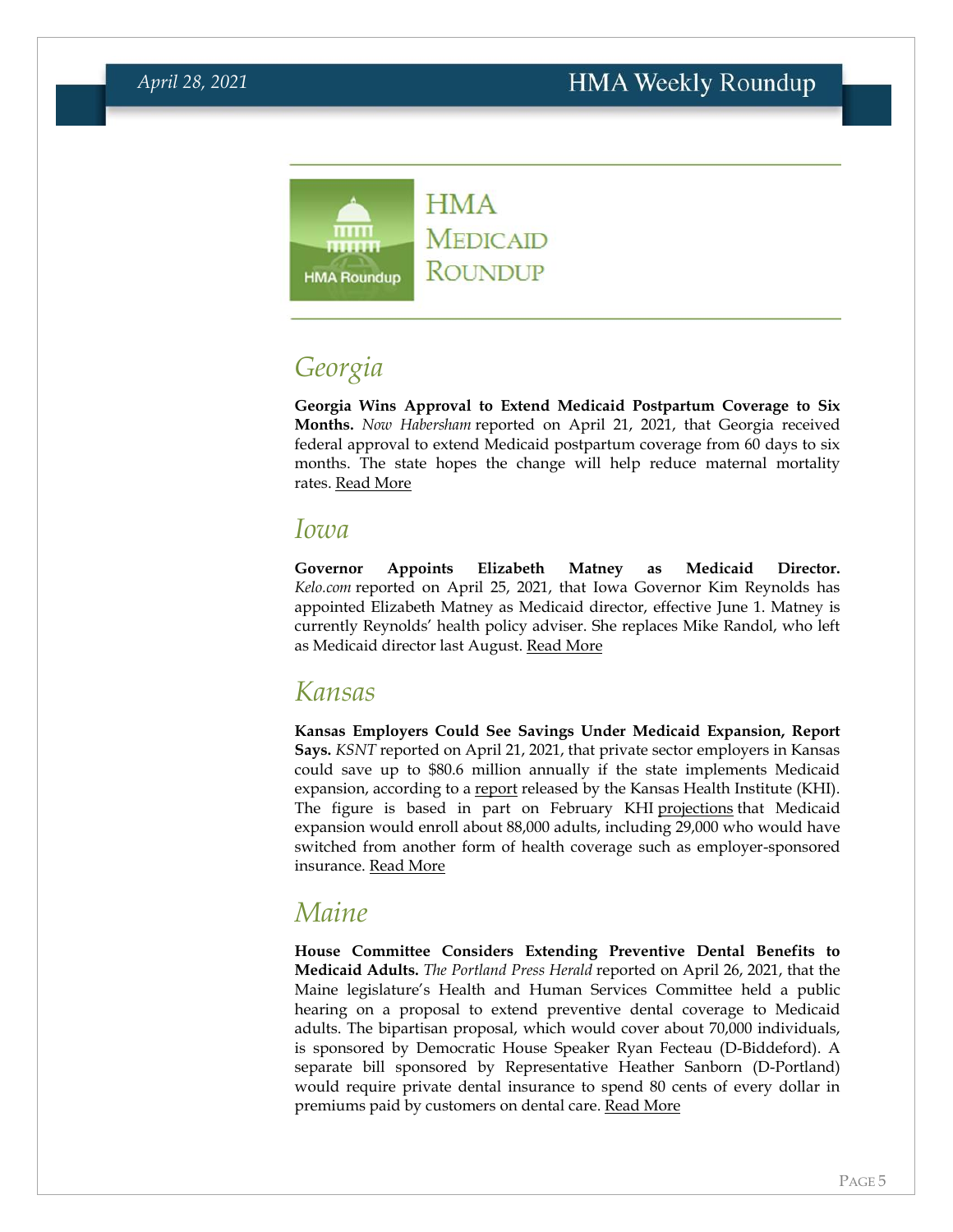### *Mississippi*

**Mississippi Started Investigation Into Medicaid Plan, PBMs Two Years Ago.**  *The Daily Journal* reported on April 21, 2021, that Mississippi began its investigation into potential pharmacy cost overcharges involving Medicaid plan Centene/Magnolia Health two years ago, according to a [letter](https://www.osa.ms.gov/documents/Transparency/2020/20cListon%20and%20Deas,%20PLLC.pdf) from the law firm retained by Mississippi auditor Shad White. The subsequent state lawsuit focuses on Centene and its wholly owned pharmacy benefit management (PBM) operations. [Read More](https://www.djournal.com/news/state-news/mississippi-started-investigating-its-largest-medicaid-contractor-2-years-ago/article_bc5ab565-b03e-5053-9805-e799975d82e8.html)

#### <span id="page-5-0"></span>*Missouri*

**Senate Committee Votes Against Medicaid Expansion Funding Bill.** *The Associated Press* reported on April 22, 2021, that the Missouri Senate Appropriations Committee voted against a budget bill that included funding for Medicaid expansion. Voters in Missouri approved a Medicaid expansion ballot measure, which requires the state to expand by July 2021. [Read More](https://apnews.com/article/constitutions-business-michael-brown-medicaid-legislature-adfa965f33d95cee26c8185d9dd56d10)

### <span id="page-5-1"></span>*Nevada*

**Lawmakers Consider Public Option Proposal.** *The Nevada Independent* reported on April 27, 2021, that Nevada lawmakers are considering a proposal that would establish a public health insurance option available on and off the Exchange at a five percent markdown. The proposal, sponsored by state Senate Majority Leader Nicole Cannizzaro (D-Las Vegas), would also align provider networks between Medicaid and public option plans. The bill would also expand Medicaid coverage for pregnant women in Nevada up to 200 percent of the federal poverty level. [Read More](https://thenevadaindependent.com/article/four-years-after-passing-medicaid-buy-in-lawmakers-to-consider-public-option-proposal)

**Nevada Medicaid Home Care Bill Addresses Quality, Working Conditions.**  *Modern Healthcare/The Associated Press* reported on April 25, 2021, that Nevada lawmakers are considering a Medicaid home care bill aimed at improving care quality and working conditions for home health workers. The bill, sponsored by state Senator Dina Neal (D-North Las Vegas) and supported by the Service Employees International Union, would create a board of state health officials, disability advocates, workers and agency owners to issue recommendations. The Medicaid reimbursement rate for home care workers is \$16.52 per hour, the lowest it has been since 2003. [Read More](https://www.modernhealthcare.com/politics-policy/nevada-lawmakers-consider-home-care-worker-client-measure)

#### <span id="page-5-2"></span>*Ohio*

**Health Plans Protest State Medicaid Managed Care Awards.** *The Columbus Dispatch* reported on April 23, 2021, that Ohio Medicaid managed care incumbents Centene/Buckeye Community Health Care and ProMedica/Paramount Health Plan filed protests over the state's recent Medicaid managed care procurement. A decision on Centene's bid, which scored second-highest, was deferred pending additional consideration. ProMedica chief financial officer Steve Cavanaugh said the "procurement process was systemically flawed and unfair." Contracts went to AmeriHealth Caritas, Anthem Blue Cross Blue Shield, CareSource, Humana, Molina, and UnitedHealthcare. [Read MoreT](https://www.dispatch.com/story/news/healthcare/2021/04/23/promedica-paramount-health-care-protestsohio-medicaid-managed-care/7340384002/)ennessee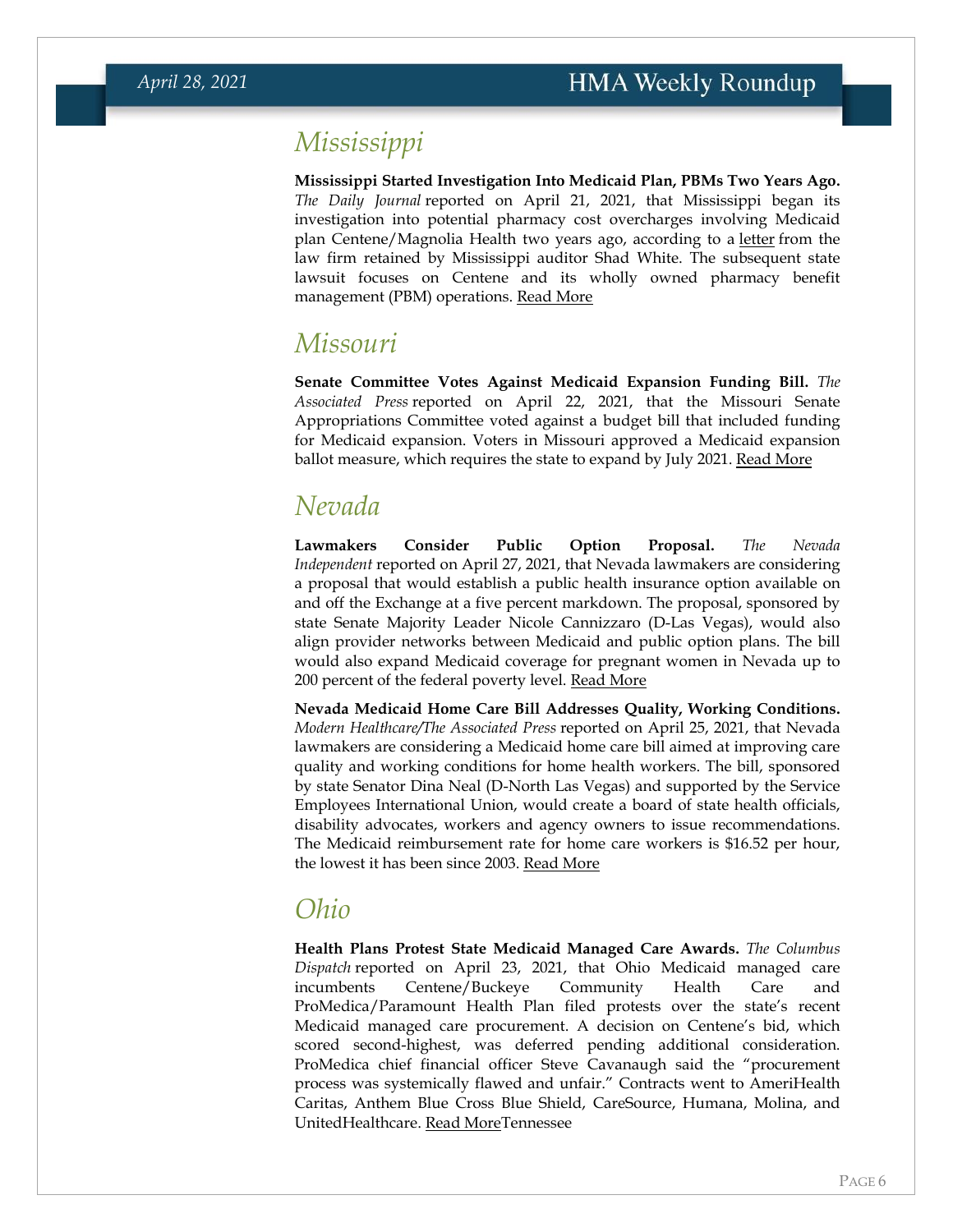**Tennessee Medicaid Recipients File Lawsuit to Halt State's Block Grant Program.** *U.S. News & World Report/The Associated Press* reported on April 23, 2021, that a group of Tennessee Medicaid recipients filed a federal lawsuit to halt the state's Medicaid block grant proposal. The 65-page lawsuit argues that the federal government exceeded its authority in approving the proposal, and that the Trump administration failed to provide enough time for public comment. [Read More](https://www.usnews.com/news/best-states/tennessee/articles/2021-04-23/advocates-sue-to-stop-tennessee-medicaid-block-grant-program)

#### *Rhode Island*

**Rhode Island Medicaid Enrollment Tops 300,000.** *The Providence Journal* reported on April 27, 2021, that Medicaid enrollment in Rhode Island hit 332,617 in March, an increase of about 40,000 since February. [Read More](https://www.providencejournal.com/story/news/politics/2021/04/27/medicaid-covers-nearly-third-ri-population/4855258001/)

#### <span id="page-6-0"></span>*Texas*

**Hospitals Face Potential Impact of Revoked Medicaid Waiver.** *Beckers Hospital Review* reported on April 27, 2021, that Texas hospitals would lose an important source of cash if the federal government and state fail to agree on a Medicaid waiver extension by September 2022, according to Moody's Investors Service analyst Matthew Cahill. The decision by the Biden administrations to revoke the waiver is a negative credit factor, Moody's said, putting \$11 billion in uncompensated care and Medicaid funding at risk. The waiver extension, which had been approved by the prior administration, accounts for 10 percent to 15 percent of revenues at large urban hospitals in Texas, Moody's said. Read [More](https://www.beckershospitalreview.com/finance/revoked-texas-medicaid-waiver-credit-negative-for-hospitals.html)

**Molina to Acquire Cigna's Texas Medicaid, MMP Contracts.** Molina Healthcare announced on April 22, 2021, a definitive agreement to acquire Cigna's Texas Medicaid and Medicare-Medicaid Plan (MMP) contracts and certain operating assets for approximately \$60 million. The contracts, which generated \$1 billion in 2020 premiums, cover 48,000 STAR+PLUS Medicaid beneficiaries in the Hidalgo, Tarrant, and Northeast service areas, and 2,000 MMP members in the Hidalgo service area. The deal is expected to close in the second half of 2021 pending regulatory approvals. [Read More](https://www.businesswire.com/news/home/20210422006089/en/Molina-Healthcare-to-Acquire-Cigna%E2%80%99s-Texas-Medicaid-Contracts)

**House Votes Down Medicaid Expansion Amendment.** *The Texas Tribune* reported on April 22, 2021, that the Texas House voted down a biennium budget amendment that would have expanded Medicaid in part by directing state officials to make use of billions of dollars in federal incentives included in the American Rescue Plan Act. A separate Medicaid expansion bill has the support of nine House Republicans and 67 House Democrats, but it has been stuck in the Republican-led House Human Services Committee since March. Medicaid expansion would cover an additional 1.4 million Texans. [Read More](https://www.texastribune.org/2021/04/22/texas-house-medicaid-expansion-uninsured/)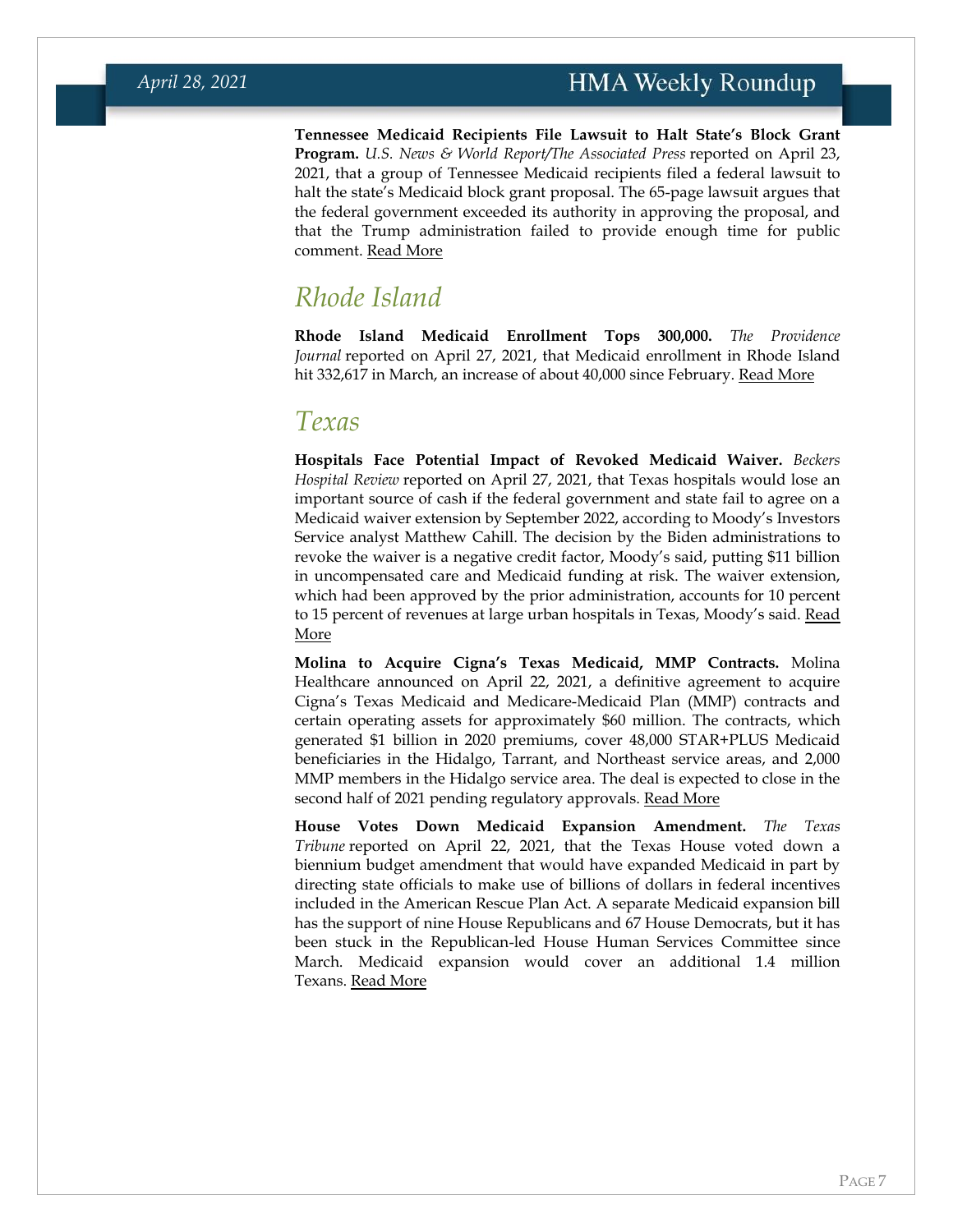**House Is Poised to Approve Medicaid Expansion With Bipartisan Support.**  *The Texas Tribune* reported on April 21, 2021, that the Texas House is poised to pass a Medicaid expansion bill with bipartisan support, but first the measure has to reach a floor vote. House Bill 3871 has the support of nine House Republicans and 67 House Democrats, which is enough to approve the measure. About 1.4 million individuals would be eligible for expansion in Texas, which would come with more than \$5 billion in projected additional federal matching funds. [Read More](https://www.texastribune.org/2021/04/21/texas-medicaid-expansion/)

#### <span id="page-7-0"></span>*National*

**CMS to Ease Medicare Price Transparency Requirements for Hospitals, Raise Payment Rates Under Proposed Rule.** *Modern Healthcare* reported on April 27, 2021, that the Centers for Medicare & Medicaid Services (CMS) would ease Medicare price transparency requirements for hospitals and raise payments under a proposed rule. Hospitals would no longer be required to disclose contract terms with Medicare Advantage insurers, including median payer-specific negotiated charges. The proposal would also increase Medicare fee-for-service payments for acute inpatient and long-term hospital care by about \$2.5 billion. Comments on the proposed rule are due June 28. [Read More](https://www.modernhealthcare.com/payment/inpatient-pay-rule-would-give-hospitals-25-billion-boost)

**House Democrats Push for Lower Medicare Eligibility Age, Expanded Benefits.** *CBS News* reported on April 27, 2021, that nearly 60 House Democrats signed a letter asking President Biden to lower the Medicare eligibility age and expand benefits as part of the proposed American Families Plan. The letter argues that reducing the eligibility age by five years to 60 could add more than 23 million Medicare beneficiaries, while reducing the age to 55 could add more than 40 million. The letter also asks the administration to expand Medicare benefits to cover dental, vision, and hearing. [Read More](https://www.cbsnews.com/news/medicare-eligibility-age-house-democrats-biden/)

**HHS, Others Support Black American Exchange Plan Outreach.** The Department of Health and Human Services announced on April 26, 2021, commitments from more than 20 national organizations to increase Black American enrollment in HealthCare.gov plans during the special enrollment period running through August 15. Partnered organizations include AHIP, American Hospital Association (AHA), NAACP, and the National Medical Association. [Read More](https://www.cms.gov/newsroom/press-releases/hhs-national-partners-combine-boost-black-american-enrollment-healthcaregov)

**Washington, DC, Missouri, Hawaii Have Highest Percentage of Uninsured Medicaid Eligibles.** *Becker's Hospital Review* reported on April 21, 2021, that the District of Columbia, Missouri, and Hawaii had the largest percentages of uninsured residents eligible for Medicaid or other forms of public coverage in 2019, according to data obtained by the Kaiser Family Foundation. About 61 percent of the uninsured in the District of Columbia were eligible for Medicaid. The figures were 53 percent in Missouri and 48 percent in Hawaii. Other highranking states include Oklahoma (46 percent), West Virginia (46 percent), Indiana (44 percent), Arkansas (44 percent), Nebraska (43 percent), New Mexico (42 percent), Kentucky (42 percent), and Pennsylvania (42 percent). [Read More](https://www.beckershospitalreview.com/payer-issues/11-places-with-highest-percent-of-uninsured-eligible-for-medicaid-public-coverage.html)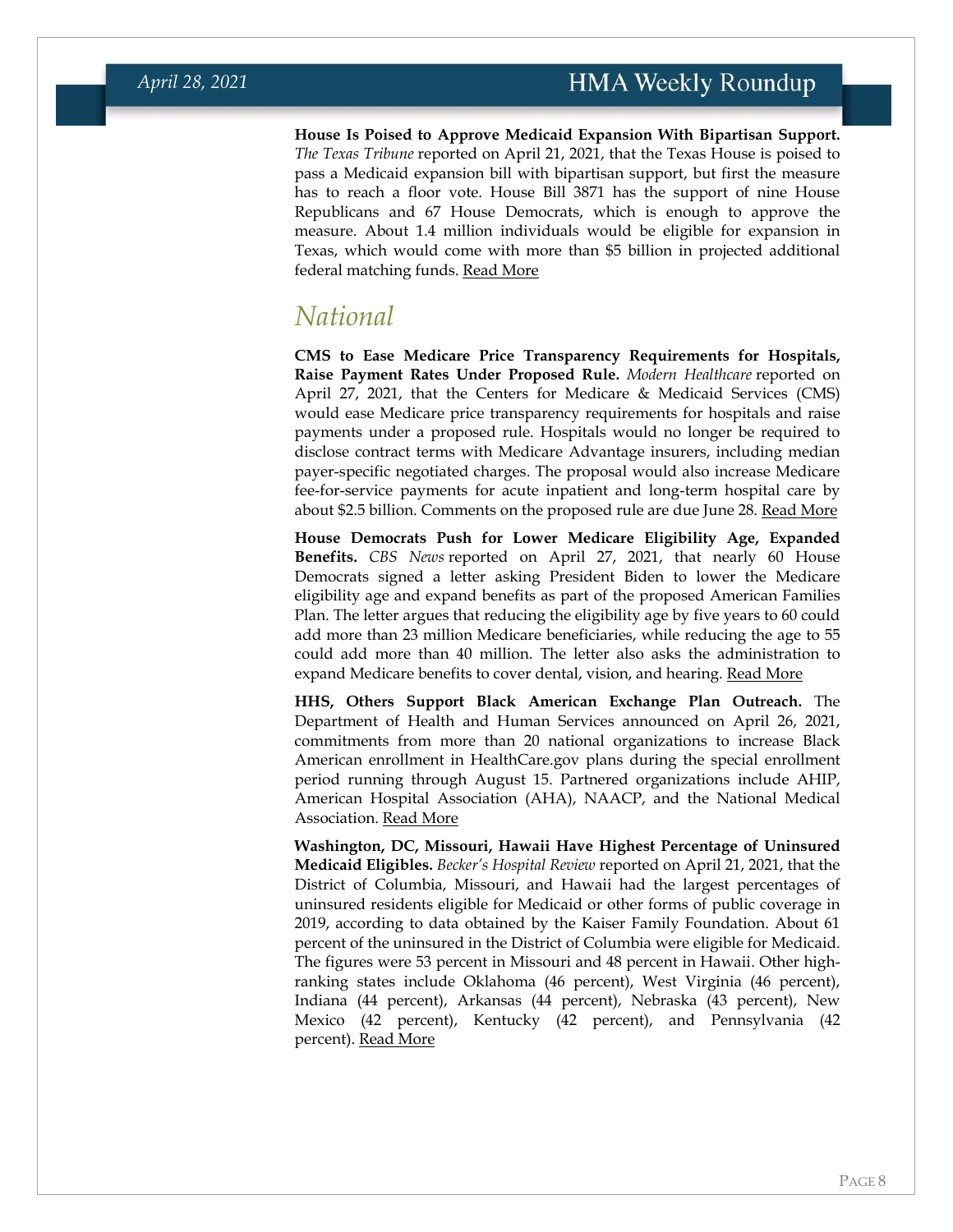**Senate Committee Vote on Chiquita Brooks-LaSure to Lead CMS Ends in Tie.** *CQ* reported on April 22, 2021, that the U.S. Senate Finance Committee was deadlocked in a party-line vote on the nomination of Chiquita Brooks-LaSure for administrator of the Centers for Medicare & Medicaid Services (CMS). Finance committee member John Cornyn (R-TX) led the opposition to Brooks-LaSure, referring to a recent CMS decision to revoke prior approval of Texas's 1115 Medicaid waiver as a "sucker punch." Senate Majority Leader Charles Schumer (D-NY) is expected to schedule a floor vote to release the nomination from committee. Separately, the committee confirmed the nomination of Andrea Palm to serve as deputy secretary of the U.S. Department of Health and Human Services. [Read More](https://plus.cq.com/doc/6200476)

**Biden Administration to Increase HealthCare.gov Navigator Funding to \$80 Million.** *Modern Healthcare* reported on April 21, 2021, that the Biden administration will increase funding for federal Exchange navigators to \$80 million during the 2022 open enrollment period. Funding for navigators, who help individuals enroll in health Exchange plans, had been slashed by the Trump administration. [Read More](https://www.modernhealthcare.com/insurance/navigators-get-record-breaking-80-million-boost-aca-enrollment)

**Premier Seeks Delay in Medicare Shared Savings Program Reporting Requirements for ACOs.** *Modern Healthcare* reported on April 22, 2021, that group purchasing organization Premier is urging the Centers for Medicare & Medicaid Services (CMS) to delay and limit quality reporting requirements for the Medicare Shared Savings Program for accountable care organizations (ACOs). CMS finalized a one-year delay in 2021, and Premier is asking for a delay or exemption for ACOs in 2022. [Read More](https://www.modernhealthcare.com/safety-quality/premier-asks-cms-give-acos-more-time-prep-new-mssp-quality-reporting-requirements)

**Puerto Rico Could See Gains in Medicaid Funding Through Newly Introduced Bill.** *Al Día* reported on April 22, 2021, that Representative Nydia Velázquez (D-NY) and Senator Bernie Sanders (D-VT) introduced a bill that would help U.S. territories, including Puerto Rico, the Northern Mariana Islands, Guam, U.S. Virgin Islands, and American Samoa, gain more access to Medicaid funding. The legislation would provide open-ended Medicaid funding to American territories, eliminate the cap on annual federal Medicaid funding, increase the federal match on territories' Medicaid spending, and address Medicare disparities by updating hospital reimbursements and increasing funding for prescription drug coverage. [Read More](https://aldianews.com/articles/politics/bill-make-puerto-rico-eligible-medicaid-snap-and-tax-cuts-works/64218)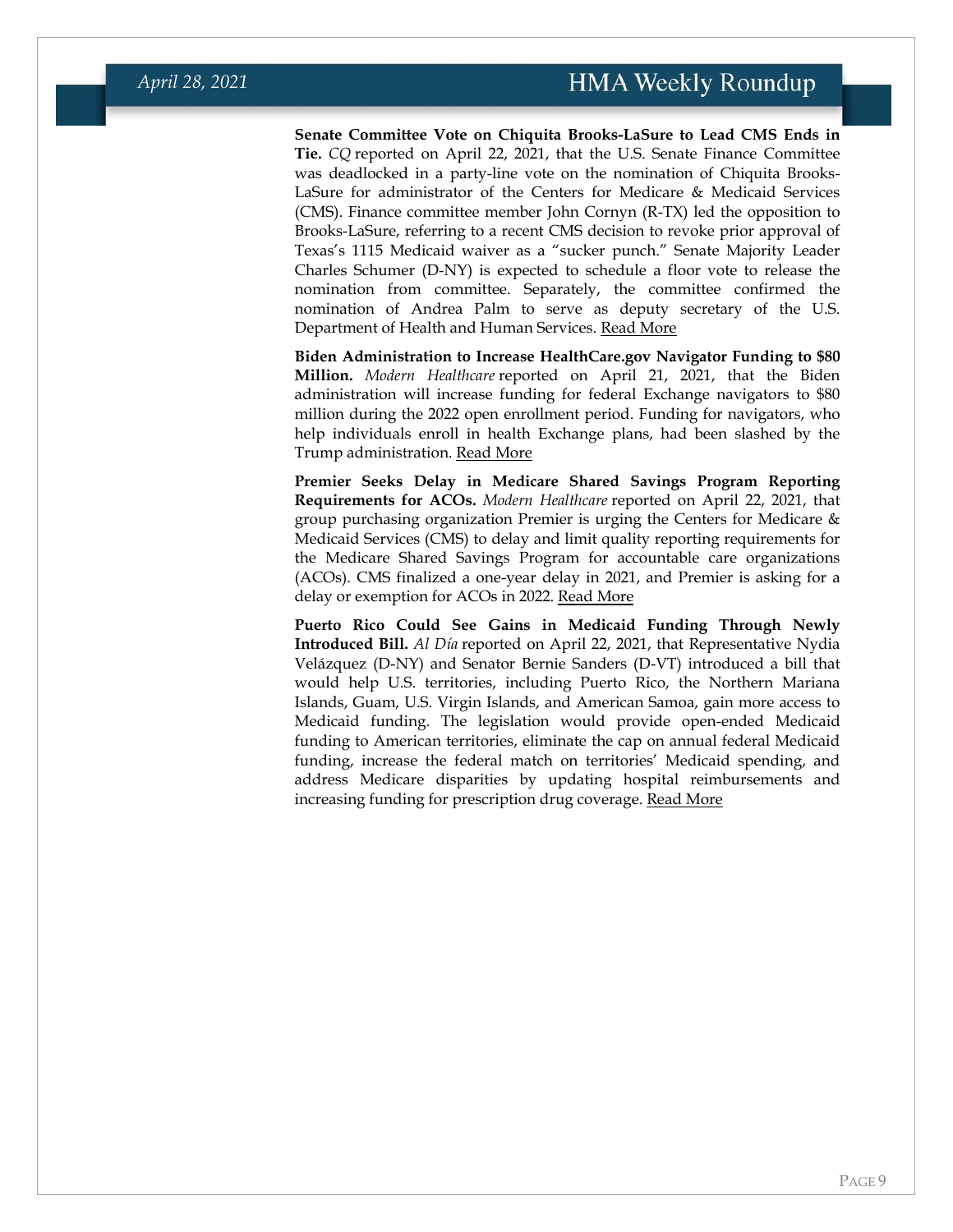<span id="page-9-0"></span>

# **INDUSTRY**

**NEWS** 

**Humana to Acquire Remaining Interest in Kindred at Home.** Humana announced on April 27, 2021, a definitive agreement to acquire the remaining 60 percent of Kindred at Home (KAH) from TPG Capital and Welsh, Carson, Anderson & Stowe. The transaction gives KAH a total enterprise value of \$8.1 billion, including \$2.4 billion associated with Humana's current 40 percent stake. KAH, which will be integrated into Humana's Home Solutions under the brand name CenterWell Home Health, provides home health, hospice, and community care services to more than 550,000 patients annually in 40 states. The deal is expected to close in the third quarter of 2021.

**Valeo Home Health & Hospice Acquires Utah-based Hospice Provider.**  Private equity firm Grant Avenue Capital announced on April 27, 2021, that portfolio company Valeo Home Health & Hospice expanded in Utah through the acquisition of Hearts for Hospice & Home Health from Abode Healthcare. [Read More](https://www.prnewswire.com/news-releases/grant-avenue-capital-backed-valeo-home-health--hospice-acquires-hearts-for-hospice--home-health-from-abode-healthcare-301277208.html)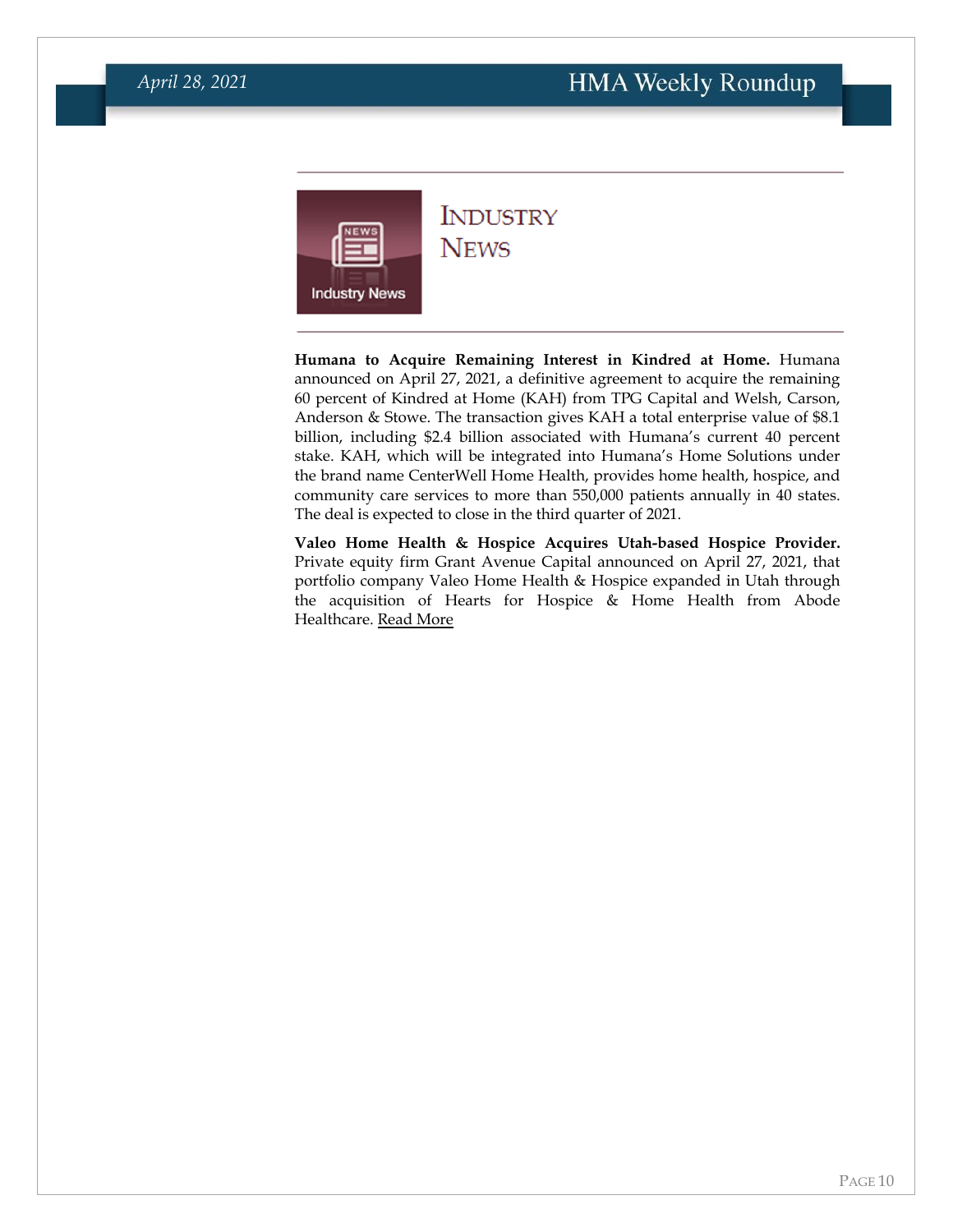### *April 28, 2021*

# <span id="page-10-0"></span>HMA Weekly Roundup

## RFP CALENDAR

| Date                   | <b>State/Program</b>                                                              | <b>Event</b>         | <b>Beneficiaries</b> |
|------------------------|-----------------------------------------------------------------------------------|----------------------|----------------------|
| Spring 2021            | Louisiana                                                                         | <b>RFP Release</b>   | 1,550,000            |
| May 10, 2021           | Minnesota MA Families, Children; MinnesotaCare (metro)                            | Awards               | 548,000              |
| May 13, 2021           | Nevada                                                                            | <b>Proposals Due</b> | 600,000              |
| May 21, 2021           | North Dakota Expansion                                                            | Awards               | 19,800               |
| Summer 2021            | Rhode Island                                                                      | <b>RFP Release</b>   | 276,000              |
| June 11, 2021          | North Carolina - BH IDD Tailored Plans                                            | Awards               | <b>NA</b>            |
| Q2 2021                | Tennessee                                                                         | <b>RFP Release</b>   | 1,500,000            |
| July 1, 2021           | North Carolina - Phase 1 & 2                                                      | Implementation       | 1,500,000            |
| July 1, 2021           | Missouri                                                                          | <b>RFP Release</b>   | 756,000              |
| July 1, 2021           | Hawaii Quest Integration                                                          | Implementation       | 378,000              |
| <b>July 1, 2021</b>    | <b>Hawaii Community Care Services</b>                                             | Implementation       | 4,500                |
|                        | <b>Texas STAR Health</b>                                                          | <b>RFP Release</b>   | 36,500               |
| August 2021            |                                                                                   |                      |                      |
| September 7, 2021      | Nevada                                                                            | Awards               | 600,000              |
| October 2021           | Minnesota Seniors and Special Needs BasicCare                                     | <b>RFP Release</b>   | 120,000              |
| October 1, 2021        | Oklahoma                                                                          | Implementation       | 742.000              |
| November 2021          | Missouri                                                                          | Awards               | 756,000              |
|                        | California Two Plan Commercial - Alameda, Contra Costa, Fresno,                   |                      |                      |
| Late 2021              | Kern, Kings, Los Angeles, Madera, Riverside, San Bernardino, Santa RFP Release    |                      | 1,640,000            |
|                        | Clara, San Francisco, San Joaquin, Stanislaus, and Tulare                         |                      |                      |
| Late 2021              | California GMC - Sacramento, San Diego                                            | <b>RFP Release</b>   | 1,091,000            |
| Late 2021              | California Imperial                                                               | <b>RFP Release</b>   | 75,000               |
|                        | California Regional - Alpine, Amador, Butte, Calaveras, Colusa, El                |                      |                      |
| <b>Late 2021</b>       | Dorado, Glenn, Inyo, Mariposa, Mono, Nevada, Placer, Plumas,                      | <b>RFP Release</b>   | 286,000              |
|                        | Sierra, Sutter, Tehama, Tuolumne, Yuba                                            |                      |                      |
| <b>Late 2021</b>       | California San Benito                                                             | <b>RFP Release</b>   | 7,600                |
| January 2022           | Minnesota MA Families and Children, MinnesotaCare                                 | <b>RFP Release</b>   | 543,000              |
| January 1, 2022        | Minnesota MA Families, Children; MinnesotaCare (metro)                            | Implementation       | 548,000              |
| January 1, 2022        | Nevada                                                                            | Implementation       | 600,000              |
| January 1, 2022        | Massachusetts One Care (Duals Demo)                                               | Implementation       | 150,000              |
| <b>January 1, 2022</b> | North Dakota Expansion                                                            | Implementation       | 19,800               |
| January 5, 2022        | Ohio                                                                              | Implementation       | 2,450,000            |
| February 2022          | <b>Texas STAR Health</b>                                                          | Awards               | 36,500               |
| July 1, 2022           | Rhode Island                                                                      | Implementation       | 276,000              |
| <b>July 1, 2022</b>    | North Carolina - BH IDD Tailored Plans                                            | Implementation       | <b>NA</b>            |
| July 1, 2022           | Missouri                                                                          | Implementation       | 756,000              |
| Q2 SFY 2022            | <b>Texas STAR+PLUS</b>                                                            | <b>RFP Release</b>   | 538,000              |
|                        | California Two Plan Commercial - Alameda, Contra Costa, Fresno,                   |                      |                      |
| Early 2022 - Mid 2022  | Kern, Kings, Los Angeles, Madera, Riverside, San Bernardino, Santa Awards         |                      | 1,640,000            |
|                        | Clara, San Francisco, San Joaquin, Stanislaus, and Tulare                         |                      |                      |
| Early 2022 - Mid 2022  | California GMC - Sacramento, San Diego                                            | Awards               | 1,091,000            |
| Early 2022 - Mid 2022  |                                                                                   | Awards               | 75,000               |
|                        | California Imperial                                                               |                      |                      |
|                        | California Regional - Alpine, Amador, Butte, Calaveras, Colusa, El                |                      |                      |
| Early 2022 - Mid 2022  | Dorado, Glenn, Inyo, Mariposa, Mono, Nevada, Placer, Plumas,                      | Awards               | 286,000              |
|                        | Sierra, Sutter, Tehama, Tuolumne, Yuba                                            |                      |                      |
| Early 2022 - Mid 2022  | California San Benito                                                             | Awards               | 7,600                |
| Q3 SFY 2022            | <b>Texas STAR+PLUS</b>                                                            | Awards               | 538.000              |
| January 1, 2023        | Minnesota MA Families and Children, MinnesotaCare                                 | Implementation       | 543,000              |
| Q1 SFY 2023            | <b>Texas STAR &amp; CHIP</b>                                                      | <b>RFP Release</b>   | 3,700,000            |
| Q2 SFY 2023            | <b>Texas STAR &amp; CHIP</b>                                                      | Awards               | 3,700,000            |
| Q3 SFY 2023            | <b>Texas STAR Kids</b>                                                            | <b>RFP Release</b>   | 166,000              |
| Q4 SFY 2023            | <b>Texas STAR Kids</b>                                                            | Awards               | 166,000              |
| Q4 SFY 2023            | Texas STAR Health                                                                 | Implementation       | 36,500               |
|                        |                                                                                   |                      |                      |
|                        | California Two Plan Commercial - Alameda, Contra Costa, Fresno,                   |                      |                      |
| January 2024           | Kern, Kings, Los Angeles, Madera, Riverside, San Bernardino, Santa Implementation |                      | 1,640,000            |
|                        | Clara, San Francisco, San Joaquin, Stanislaus, and Tulare                         |                      |                      |
| January 2024           | California GMC - Sacramento, San Diego                                            | Implementation       | 1,091,000            |
|                        |                                                                                   |                      |                      |
| January 2024           | California Imperial                                                               | Implementation       | 75,000               |
|                        | California Regional - Alpine, Amador, Butte, Calaveras, Colusa, El                |                      |                      |
| January 2024           | Dorado, Glenn, Inyo, Mariposa, Mono, Nevada, Placer, Plumas,                      | Implementation       | 286,000              |
|                        | Sierra, Sutter, Tehama, Tuolumne, Yuba                                            |                      |                      |
| January 2024           | California San Benito                                                             | Implementation       | 7,600                |
| Q1 SFY 2024            | <b>Texas STAR+PLUS</b>                                                            | Implementation       | 538,000              |
| Q4 SFY 2024            | <b>Texas STAR &amp; CHIP</b>                                                      | Implementation       | 3,700,000            |
| Q2 SFY 2025            | <b>Texas STAR Kids</b>                                                            | Implementation       | 166,000              |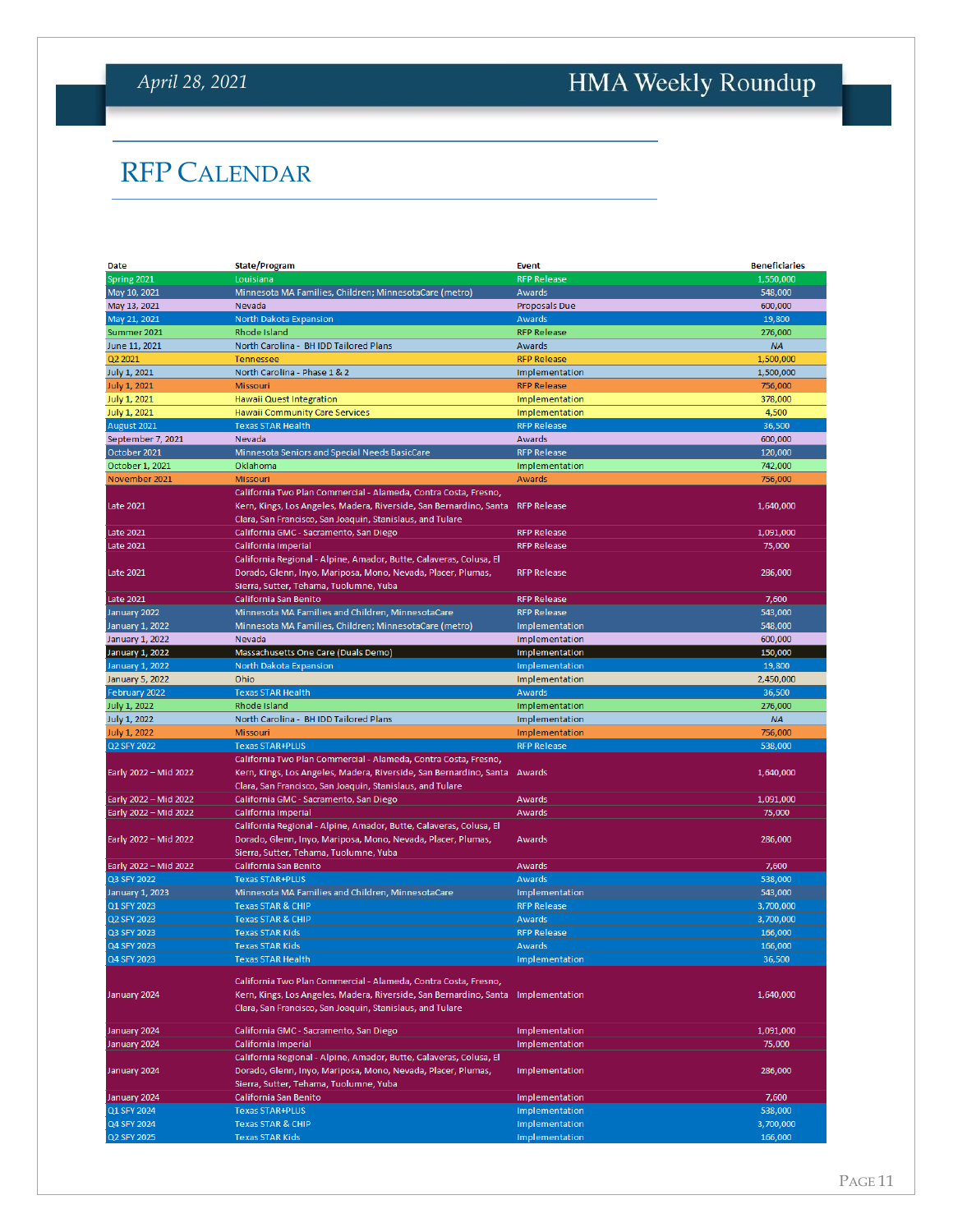#### HMA WELCOMES

#### <span id="page-11-0"></span>**Rebecca Mendoza – Senior Consultant**

Rebecca Mendoza has more than 25 years of diverse program and project management experience and expertise in health policy interpretation and program design and implementation. A leader and facilitator, she has overseen contract management, eligibility and enrollment, call center and application processing operations, and marketing and community outreach.

Before joining HMA, she served as a managing consultant at The Lewin Group/OptumServe Consulting (OSC) where she supported state and federal contracts ranging from payment error rate measurement (PERM), to Medicaid managed care administration, and youth with disabilities aging out of foster care.

For more than 13 years, Rebecca worked for the Virginia Department of Medical Assistance Services (DMAS) serving as Virginia's Children's Health Insurance Program (CHIP) director and as the Maternal Child Health (MCH) division director.

In this role, she provided leadership and direction for all Medicaid and CHIP healthcare services for children and pregnant women and was responsible for all related state plan amendments and waivers. Rebecca also oversaw the Cover Virginia centralized customer service center operations for Medicaid and CHIP application processing as well as eligibility and enrollment for the Governor's Access Program for individuals with serious mental illness and member related marketing campaigns and community outreach initiatives.

During her tenure, she served on the Virginia Commissioner of Health's workgroup to reduce infant mortality and on the Centers for Medicare and Medicaid Services (CMS) Children's Coverage Technical Advisory Group. In addition, she led Virginia's efforts on the Maximizing Enrollment: Transforming State Health Coverage grant from the Robert Wood Johnson Foundation.

Prior to joining DMAS, she worked for DMAS' CHIP Central Processing Unit and Medicaid managed care enrollment broker vendor. In addition, she has five years management and community organizing experience working in non-profits serving low-income communities in Virginia and Tennessee.

Rebecca earned her bachelor's and master's degrees in sociology from the University of Tennessee, Knoxville.

#### **Kristina Ramos-Callan – Senior Consultant**

Kristina Ramos-Callan knows healthcare and community organizations work better when they work together, and is focused on building partnerships, health equity, and improving the patient and family care experience.

Before joining HMA, she served as the senior program manager for clinicalcommunity partnerships at United Hospital Fund (UHF), a health policy think tank based in New York City. Her most recent work at UHF focused on health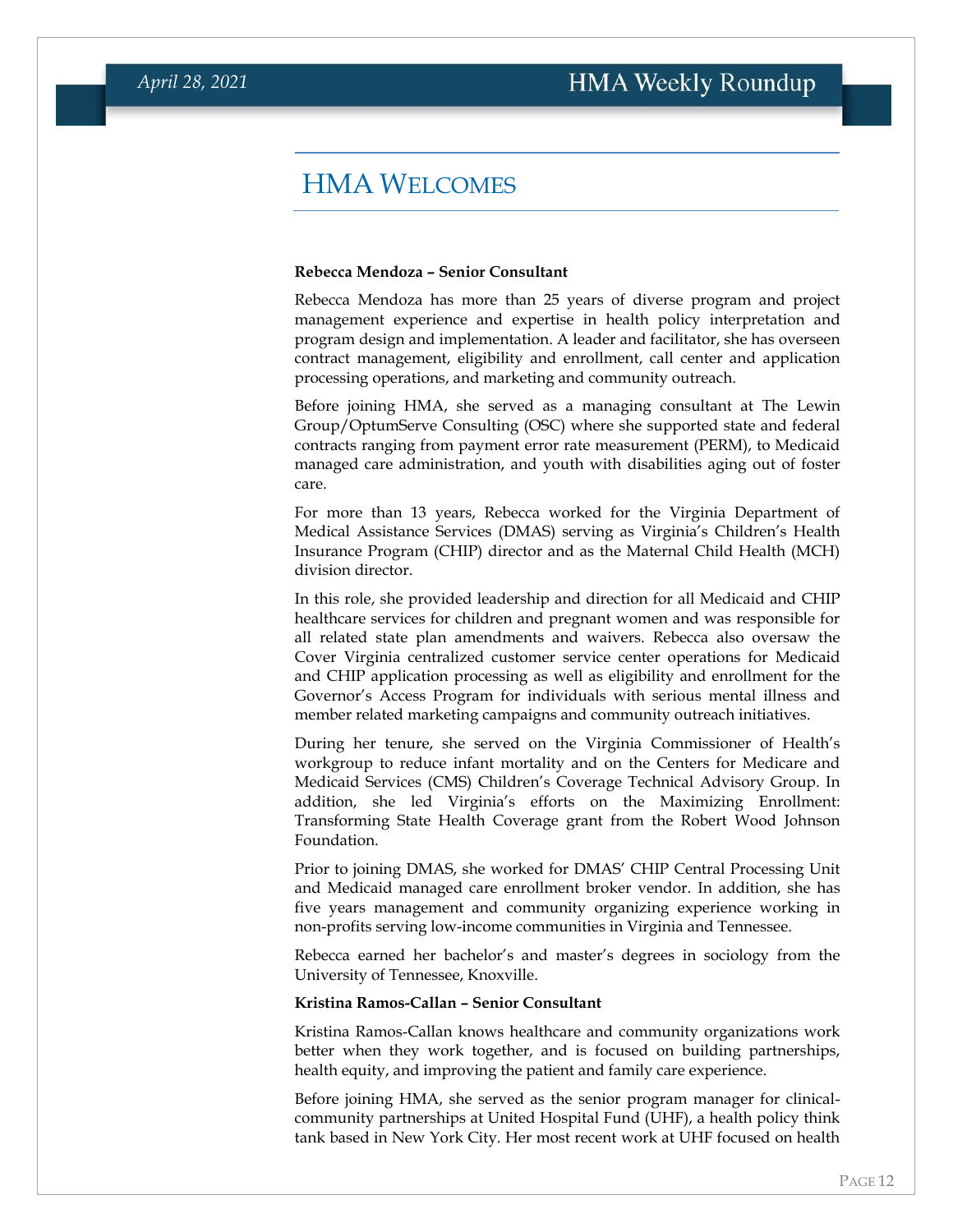system interventions to address social and structural determinants of health. She was co-author of *COVID-19 Ripple Effect: The Impact of COVID-19 on Children in New York State*, a report that estimated the short- and long-term impact of the COVID-19 pandemic and COVID-related parental deaths on children's health and wellbeing over the life-course. Kristina was also lead author of a framework encouraging development of health and housing partnerships to address the needs of individuals experiencing homelessness in New York City.

In addition to her interest in social and structural determinants of health, Kristina is concerned with health equity and access to care. She has additional experience working on care transitions and family caregiving, and quality and efficiency of care. Prior to UHF, she worked in program development and stewardship for universities and academic medical centers.

Kristina is currently a member of the Jewish Community Relations Council (JCRC) Center for Community Leadership We Are All New York Fellowship Class of 2020-2021. She also volunteers with mutual aid groups in her community to deliver emergency food and household supplies to homebound New Yorkers.

She earned a Master of Arts in urban studies from the City University of New York (CUNY) School of Labor and Urban Studies (SLU) and was a 2020 recipient of CUNY SLU's Distinguished Alumni Award.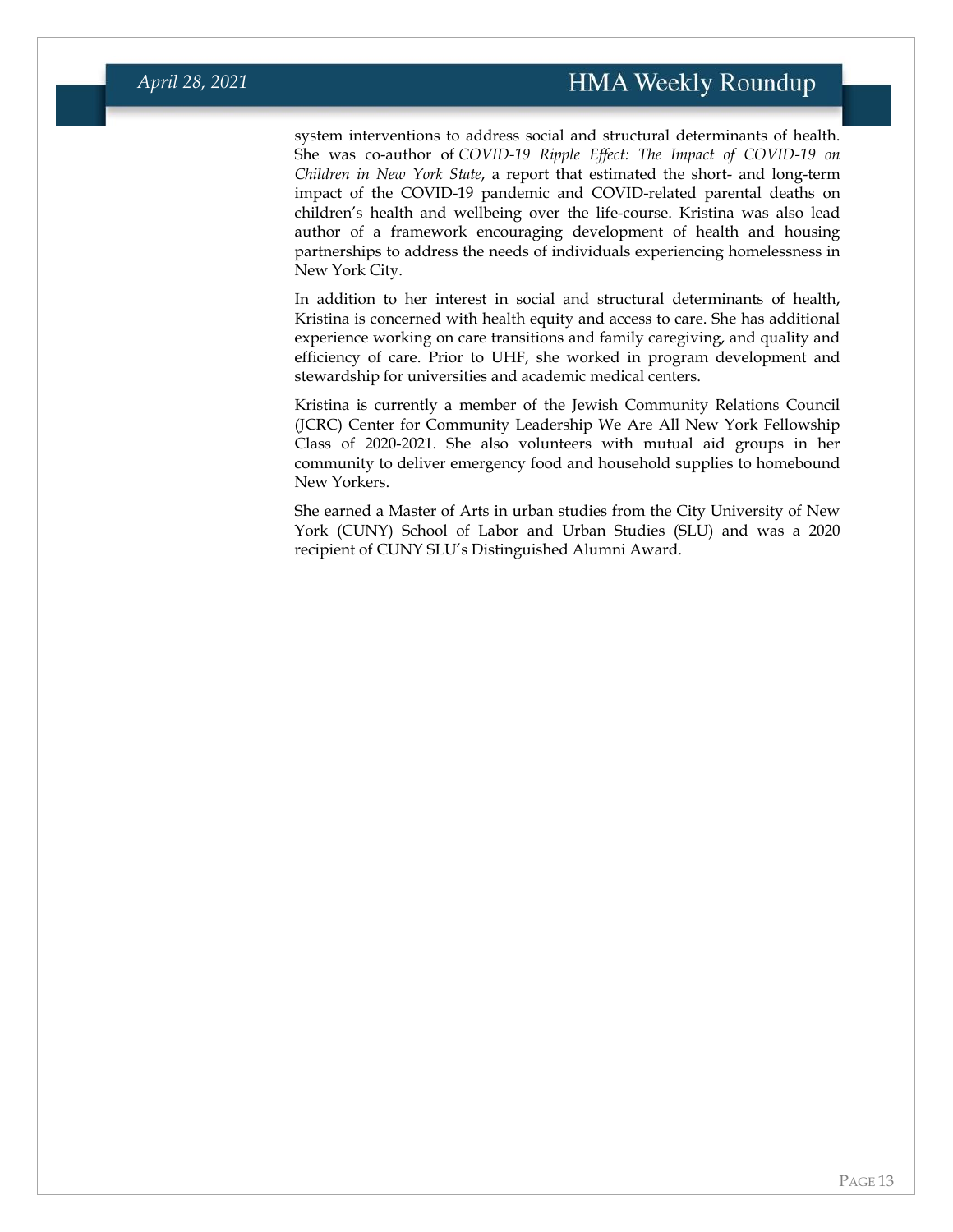### HMA NEWS

<span id="page-13-0"></span>**The College for Behavioral Health Leadership and HMA webinar: Inching Our Way Towards Value Based Purchasing** - In this podcast style conversation, three behavioral health professionals will discuss emerging trends in value-based purchasing (VBP), specific VBP readiness milestones, and the strategies leaders can use to form fruitful relationships with payers and collaboratively invest in value. [Register here.](https://www.leaders4health.org/event/vbp/)

#### New this week on HMA Information Services (HMAIS)**:**

#### **Medicaid Data**

- Arizona Medicaid Managed Care Enrollment is Up 3.6%, Apr-21 Data
- California Dual Demo Enrollment is Down 1.8%, Feb-21 Data
- California Medicaid Managed Care Enrollment is Up 1.4%, Feb-21 Data
- Louisiana Medicaid Managed Care Enrollment is Up 3.5%, Mar-21 Data
- MLRs Average 86.1% Among Maryland Medicaid MCOs, 2019 Data
- New York CHIP Managed Care Enrollment is Down 2.1%, Feb-21 Data
- Pennsylvania Medicaid Managed Care Enrollment is Up 3.3%, Mar-21 Data
- South Carolina Medicaid Managed Care Enrollment is Up 2.2%, Feb-21 Data
- Tennessee Medicaid Managed Care Enrollment is Up 1.3%, Feb-21 Data
- Tennessee Medicaid Managed Care Enrollment is Up 2.1%, Mar-21 Data
- West Virginia Medicaid Managed Care Enrollment is Flat, Mar-21 Data

#### **Public Documents:**

*Medicaid RFPs, RFIs, and Contracts:*

• Colorado Medicaid External Quality Review RFP, 2017

*Medicaid Program Reports, Data and Updates:*

- Colorado External Quality Technical Reports for Children's Health Plan Plus, 2016-20
- Colorado Medicaid Quality Technical Reports, 2014-21
- Colorado Medical Assistance & Advisory Council Meeting Materials, 2016- 20
- Colorado Medical Assistance & Advisory Council Meeting Materials, Jan-21
- Connecticut Department of Social Services Annual Reports, 2012-20
- Connecticut Medical Assistance Program Oversight Council Meeting Materials, Mar-21
- Hawaii DHS Financial Audit Reports, FY 2017-20
- North Carolina Medicaid Enrollment by Aid Category, Feb-21 Data
- New Jersey Medical Assistance Advisory Council Meeting Materials, Apr-21
- Texas Medicaid CHIP Data Analytics Unit Quarterly Reports, 2018-21
- Vermont EQRO Annual Technical Reports, 2015-21
- Vermont Green Mountain Care Board Advisory Committee Meeting Materials, Apr-21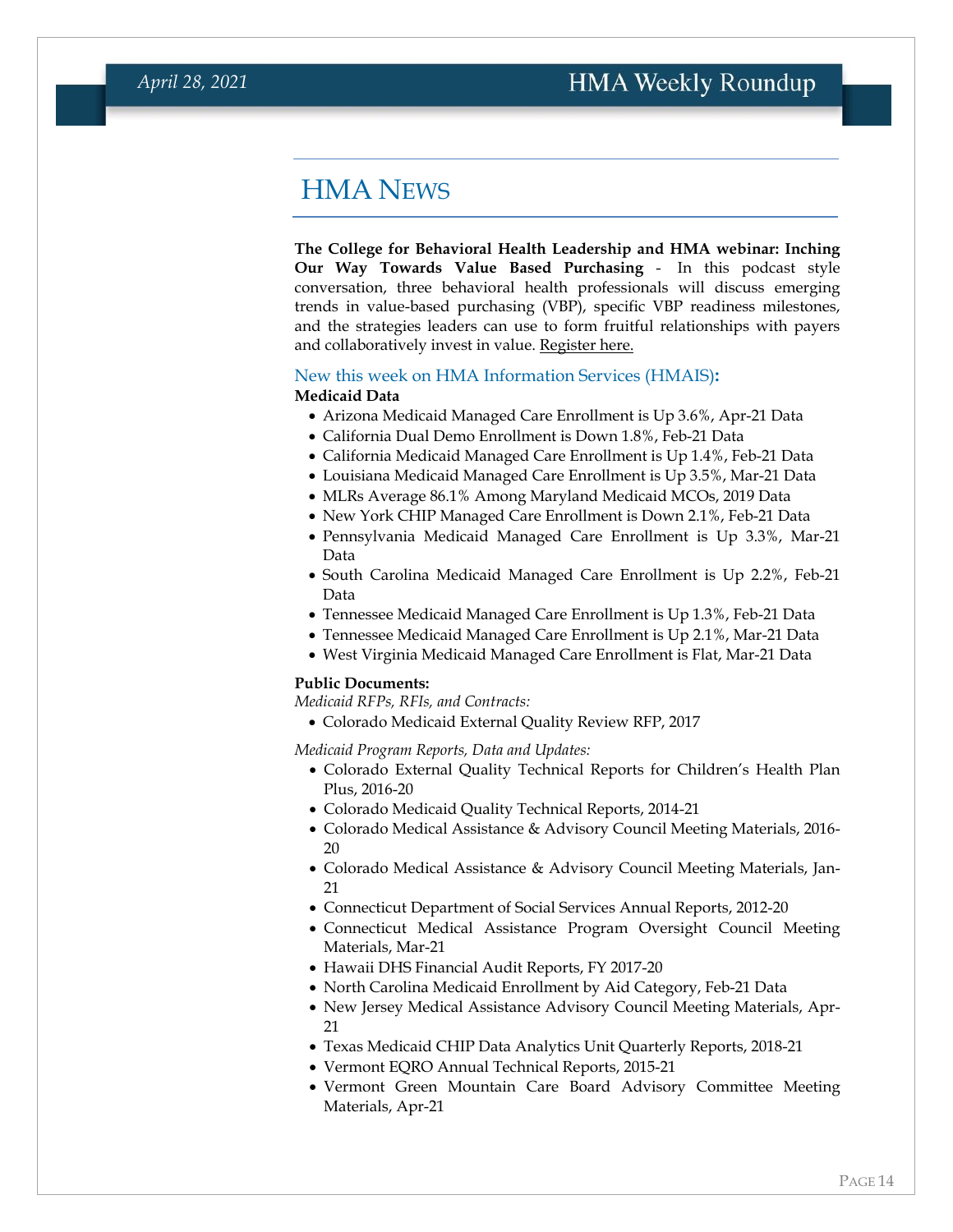#### *April 28, 2021*

- Vermont Medicaid and Exchange Advisory Board Meeting Materials, Mar-21
- Washington Medicaid Title XIX Advisory Committee Meeting Materials, Jan-21
- West Virginia Medicaid Mountain Health Trust EQR Reports, 2009-20

A subscription to HMA Information Services puts a world of Medicaid information at your fingertips, dramatically simplifying market research for strategic planning in healthcare services. An HMAIS subscription includes:

- State-by-state overviews and analysis of latest data for enrollment, market share, financial performance, utilization metrics and RFPs
- Downloadable ready-to-use charts and graphs
- Excel data packages
- RFP calendar

If you're interested in becoming an HMAIS subscriber, contact Carl Mercurio at [cmercurio@healthmanagement.com.](mailto:cmercurio@healthmanagement.com)